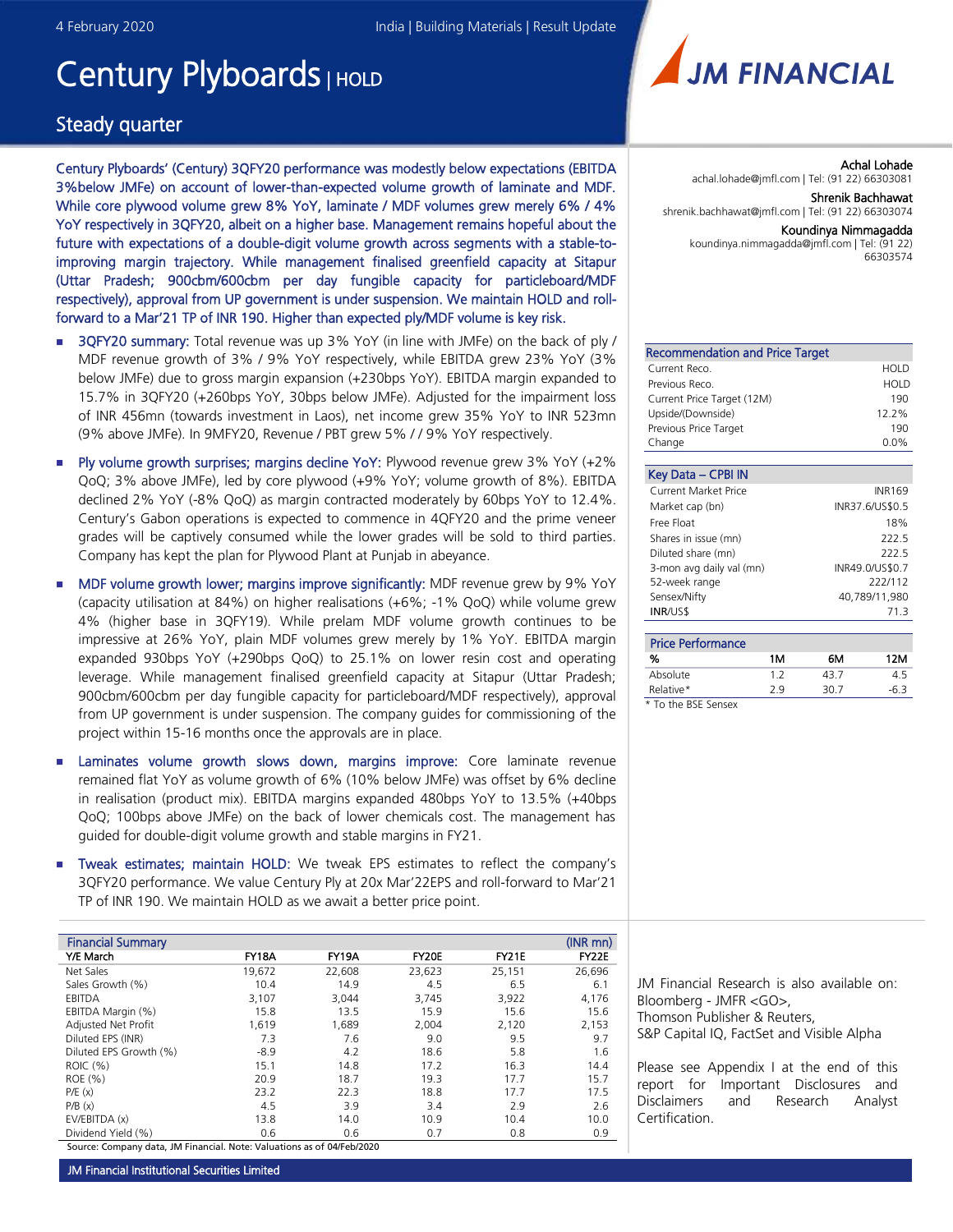### Century Plyboards 4 February 2020

 Other highlights: a) Working capital days reduced significantly to 65 (86 in Mar'19) mainly due to drop in inventory days from 65 in Mar'19 to 51 in Dec'19, b) Estimated net capex for FY20 is INR 0.62bn (INR 0.19bn for Gabon veneer unit), out of which company has already spent INR 0.53bn in 9MFY20)

| Exhibit 1. 3QFY20 Quarterly Performance (Standalone) |       |        |             |             |             |       |             |        |        |            |
|------------------------------------------------------|-------|--------|-------------|-------------|-------------|-------|-------------|--------|--------|------------|
| INR mn                                               | 3Q19  | 3Q20   | YoY         | <b>2Q20</b> | QoQ         | 3Q20E | Var         | 9MFY19 | 9MFY20 | YoY        |
| Net Sales                                            | 5,789 | 5,954  | 3%          | 5,894       | 1%          | 6,005 | $-1%$       | 16,776 | 17,585 | 5%         |
| <b>MDF</b>                                           | 882   | 965    | 9%          | 777         | 24%         | 990   | $-3%$       | 2,191  | 2,660  | 21%        |
| Ex-MDF                                               | 4,907 | 4,990  | 2%          | 5,117       | $-2%$       | 5,014 | 0%          | 14,585 | 14,925 | 2%         |
| Raw Material Cost                                    | 3,088 | 3,041  | $-2%$       | 2,958       | 3%          | 3,032 | 0%          | 8,787  | 8,920  | 2%         |
| <b>Gross Profit</b>                                  | 2,701 | 2,913  | 8%          | 2,936       | $-1%$       | 2,972 | $-2%$       | 7,989  | 8,665  | 8%         |
| Gross Margin                                         | 46.7% | 48.9%  | 230 bps     | 49.8%       | $-90$ bps   | 49.5% | $-60$ bps   | 47.6%  | 49.3%  | 170 bps    |
| Employee cost                                        | 810   | 846    | 4%          | 884         | $-4%$       | 883   | $-4%$       | 2,440  | 2,575  | 6%         |
| % of sales                                           | 14.0% | 14.2%  | 20 bps      | 15.0%       | $-80$ bps   | 14.7% | $-50$ bps   | 14.5%  | 14.6%  | 10 bps     |
| Other expenses                                       | 1,130 | 1,130  | 0%          | 1,155       | $-2%$       | 1,128 | 0%          | 3,117  | 3,338  | 7%         |
| % of sales                                           | 19.5% | 19.0%  | $-50$ bps   | 19.6%       | $-60$ bps   | 18.8% | 20 bps      | 18.6%  | 19.0%  | 40 bps     |
| <b>Total Expenditure</b>                             | 5,028 | 5,017  | 0%          | 4,996       | 0%          | 5,043 | $-1%$       | 14,344 | 14,833 | 3%         |
| <b>EBITDA</b>                                        | 761   | 937    | 23%         | 897         | 4%          | 961   | -3%         | 2,432  | 2,752  | 13%        |
| <b>EBITDA</b> margin                                 | 13.1% | 15.7%  | 260 bps     | 15.2%       | 50 bps      | 16.0% | $-30$ bps   | 14.5%  | 15.7%  | 120 bps    |
| MDF EBITDA                                           | 139   | 242    | 74%         | 173         | 40%         | 198   | 22%         | 292    | 630    | 116%       |
| MDF margin                                           | 15.8% | 25.1%  | 930 bps     | 22.3%       | 290 bps     | 20.0% | 510 bps     | 13.3%  | 23.7%  | 1040 bps   |
| Ex-MDF EBITDA                                        | 622   | 695    | 12%         | 724         | $-4%$       | 763   | $-9%$       | 2,141  | 2,122  | $-1%$      |
| Ex-MDF margin                                        | 12.7% | 13.9%  | $120$ bps   | 14.2%       | $-20$ bps   | 15.2% | $-130$ bps  | 14.7%  | 14.2%  | $-50$ bps  |
| Depreciation                                         | 136   | 173    | 27%         | 170         | 2%          | 170   | 2%          | 357    | 513    | 44%        |
| EBIT                                                 | 625   | 764    | 22%         | 727         | 5%          | 791   | $-3%$       | 2,075  | 2,240  | 8%         |
| Net finance cost                                     | 89    | 67     | $-25%$      | 68          | $-1%$       | 75    | $-11%$      | 217    | 216    | $-1%$      |
| Other Income                                         | 16    | 13     | $-19%$      | 16          | $-18%$      | 10    | 28%         | 31     | 40     | 26%        |
| Interest                                             | 105   | 80     | $-24%$      | 83          | $-4%$       | 85    | $-6%$       | 249    | 256    | 3%         |
| PBT                                                  | 536   | 697    | 30%         | 659         | 6%          | 716   | $-3%$       | 1,858  | 2,024  | 9%         |
| Tax Expense                                          | 162   | 43     | $-74%$      | 213         | $-80%$      | 236   | $-82%$      | 444    | 454    | 2%         |
| Tax Rate                                             | 30.3% | 6.2%   | $-2420$ bps | 32.4%       | $-2620$ bps | 33.0% | $-2680$ bps | 23.9%  | 22.4%  | $-150$ bps |
| XO Inc/-Exp                                          | 41    | $-463$ |             | 76          |             | 0     |             | $-169$ | $-376$ |            |
| <b>Reported Net Profit</b>                           | 414   | 191    | $-54%$      | 521         | -63%        | 480   | $-60%$      | 1,246  | 1,194  | $-4%$      |
| <b>Adjusted Net Profit</b>                           | 386   | 523    | 35%         | 470         | 11%         | 480   | 9%          | 1,383  | 1,466  | 6%         |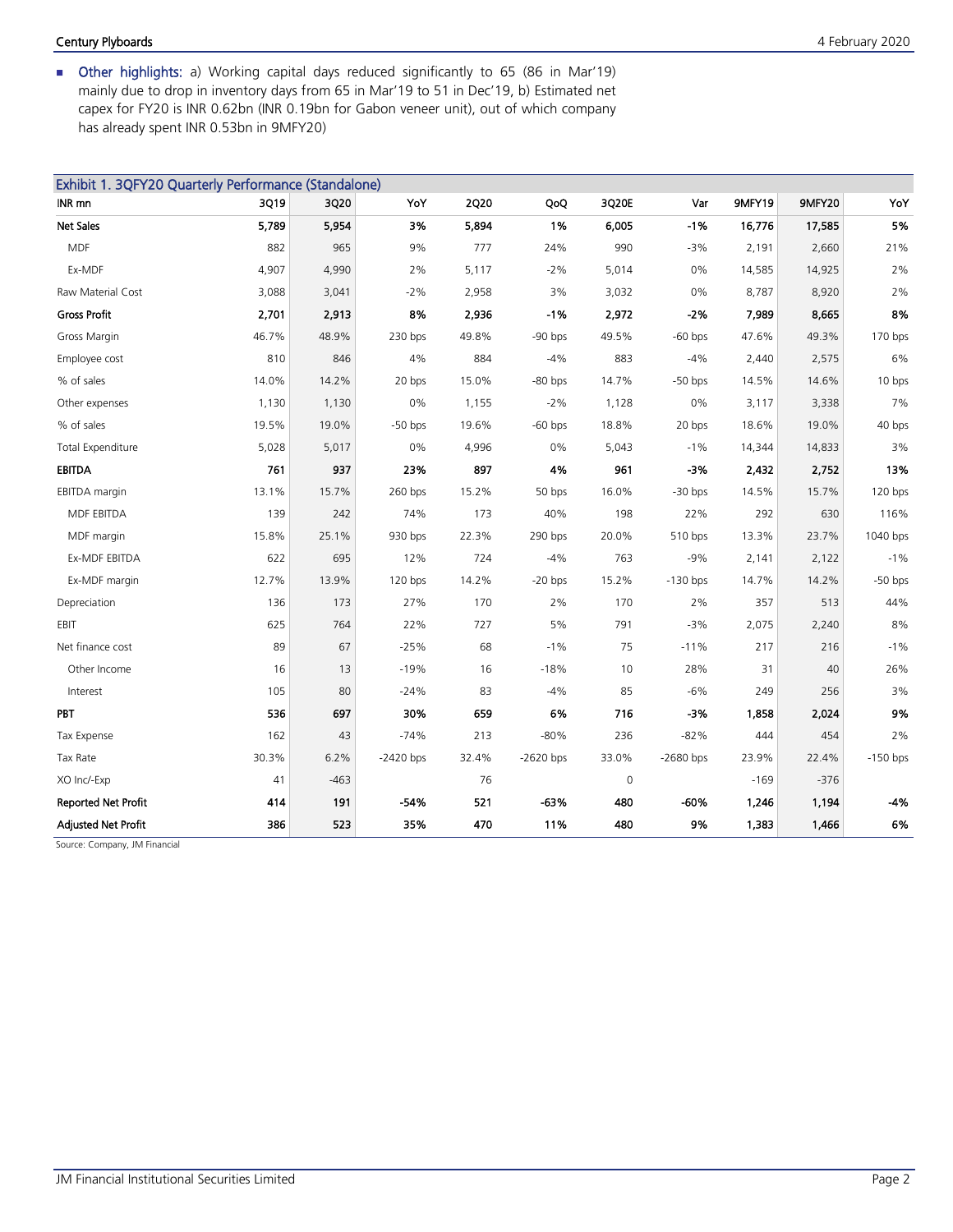Exhibit 2. Segmental Information INR mn 3Q19 3Q20 YoY 2Q20 QoQ 3Q20E Var 9MFY19 9MFY20 YoY Volume Plywood and Allied (cbm) 62,217 63,996 3% 61,812 4% 61,177 5% 190,288 188,486 -1% Core Plywood 53,385 57,736 8% 55,868 3% 54,987 5% 165,906 170,246 3% Deco Ply 2,720 2,633 -3% 2,852 -8% 2,829 -7% 7,919 8,050 2% Commercial Veneer 6,112 3,627 -41% 3,092 17% 3,362 8% 16,463 10,190 -38% Laminates (mn Nos) 1.46 1.55 6% 1.82 -15% 1.71 -10% 4.26 4.76 12% MDF (cbm) 40,138 41,554 4% 33,271 25% 43,065 -4% 96,834 116,002 NM Realisation Plywood and Allied (INR/cbm) 50,325 50,298 50,298 51,094 -2% 50,976 -1% 49,969 50,533 1.11% Core Plywood (INR/cbm) 46,792 47,161 1% 46,925 1% 46,792 1% 140,419 140,583 0.1% Deco Ply (INR/cbm) 148,603 148,603 140,942 -5% 148,843 -5% 149,346 -6% 143,314 146,174 2.0% Commercial Veneer (INR/cbm) 37,467 34,436 -8% 36,255 -5% 36,343 -5% 36,937 36,300 -1.7% Laminates (INR/sheet) 742 700 -6% 709 -1% 720 -3% 711 711 0.1% Exteria 5,676 5,272 -7% 5,643 -7% 5,674 -7% 5,779 5,512 -4.6% MDF 21,964 23,216 6% 23,342 -1% 23,000 1% 22,630 22,927 1.3% Net revenues 5,789 5,954 3% 5,894 1% 6,005 -1% 16,776 17,585 5% Plywood and Allied 3,131 3,219 3% 3,158 2% 3,119 3% 9,509 9,525 0% Core Plywood 2,498 2,723 9% 2,622 4% 2,573 6% 7,766 7,978 3% 096 /1135 - 1990 11/2000 12000 12000 12000 12000 12000 12000 12000 13000 14% 40% 425 -12% 1,177 1200 Commercial Veneer 229 125 -45% 112 11% 122 2% 608 370 -39% Laminates 1,138 1,149 1% 1,352 -15% 1,290 -11% 3,159 3,573 13% MDF 882 965 9% 777 24% 990 -3% 2,191 2,660 NM Particle Board 265 250 -6% 262 -5% 286 -13% 734 760 4% Logistics- CFS 246 219 -11% 218 0% 209 4% 779 659 -15% Others 113 141 25% 119 19% 110 28% 362 378 4% Segmental EBITDA 761 937 23% 897 4% 961 -3% 2,432 2,752 13% Plywood and Allied 410 401 -2% 433 -8% 452 -11% 1,486 1,292 -13% Laminates 99 155 57% 178 -13% 161 -4% 261 442 69% MDF 139 242 74% 173 40% 198 22% 292 630 NM Particle Board 55 67 23% 76 -11% 80 NM 160 211 NM Logistics- CFS 72 76 6% 70 9% 59 30% 252 223 -11.7% Others 6 15 156% 12 22% 11 20 34 EBITDA Margins 13.1% 15.7% *260 bps* 15.2% *50 bps* 16.0% *-30 bps* 14.5% 15.7% *120 bps*  Plywood and Allied 13.1% 12.4% *-60 bps* 13.7% *-130 bps* 14.5% *-210 bps* 15.6% 13.6% *-210 bps* Laminates 8.7% 13.5% *480 bps* 13.1% *40 bps* 12.5% *100 bps* 8.3% 12.4% *410 bps* MDF 15.8% 25.1% *930 bps* 22.3% *290 bps* 20.0% *510 bps* 13.3% 23.7% *1040 bps* Particle Board 20.7% 26.9% *620 bps* 28.9% *-200 bps* 28.0% *-110 bps* 21.9% 27.7% *590 bps* Logistics- CFS 29.2% 34.9% *570 bps* 32.0% *290 bps* 28.0% *690 bps* 32.4% 33.8% *140 bps*

Others 5.1% 10.3% *530 bps* 10.1% *20 bps* 10.0% *30 bps* 5.6% 8.9% *330 bps*

Source: Company, JM Financial

#### Century Plyboards 4 February 2020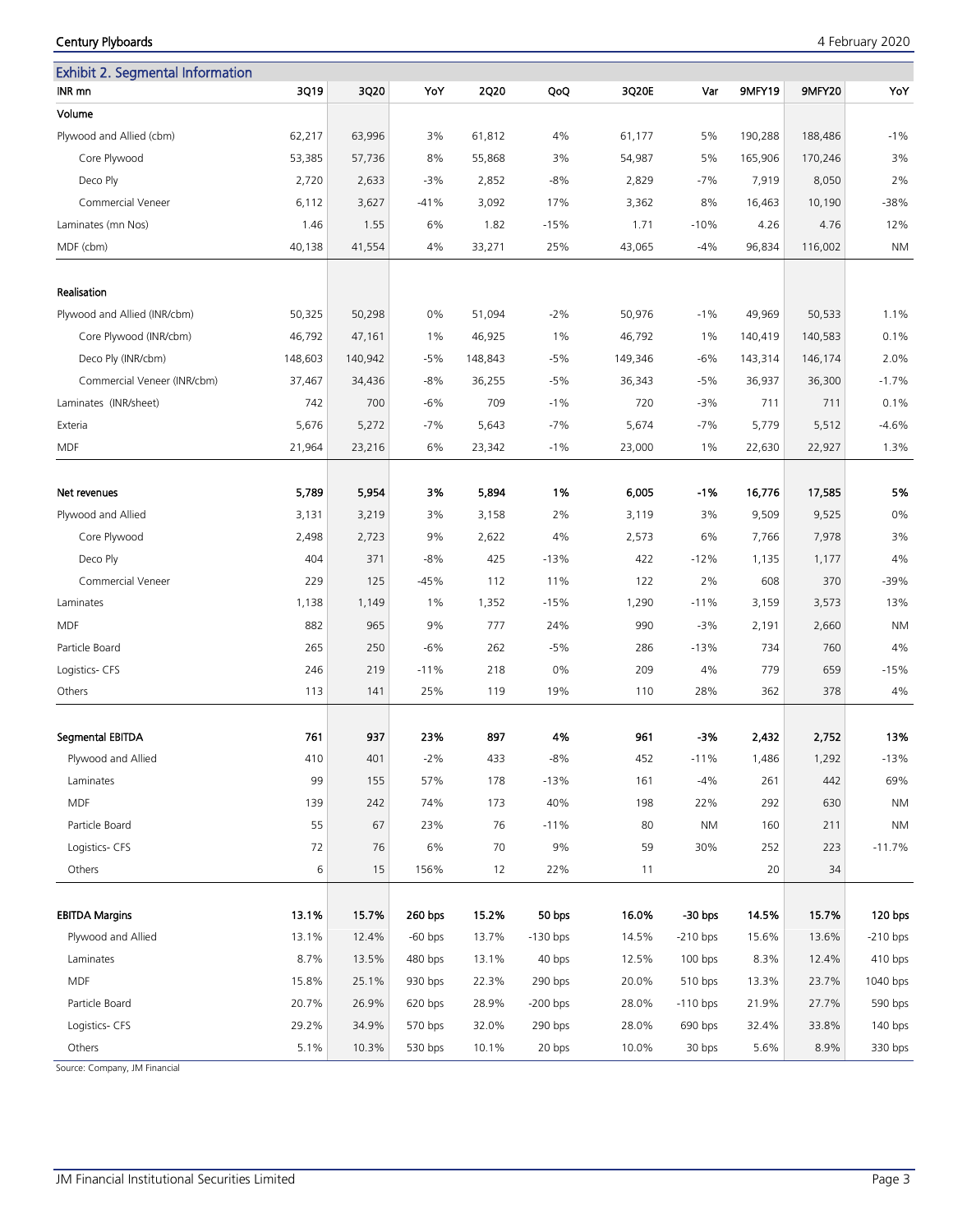### Quarterly charts

### Exhibit 3. Plywood volume growth trend



Exhibit 4. Laminates volume growth trend





#### Exhibit 5. Overall revenue growth trend



Source: Company, JM Financial

### Exhibit 7. Plywood EBITDA and margin trend







Source: Company, JM Financial

### Exhibit 8. Laminates EBITDA and margin trend

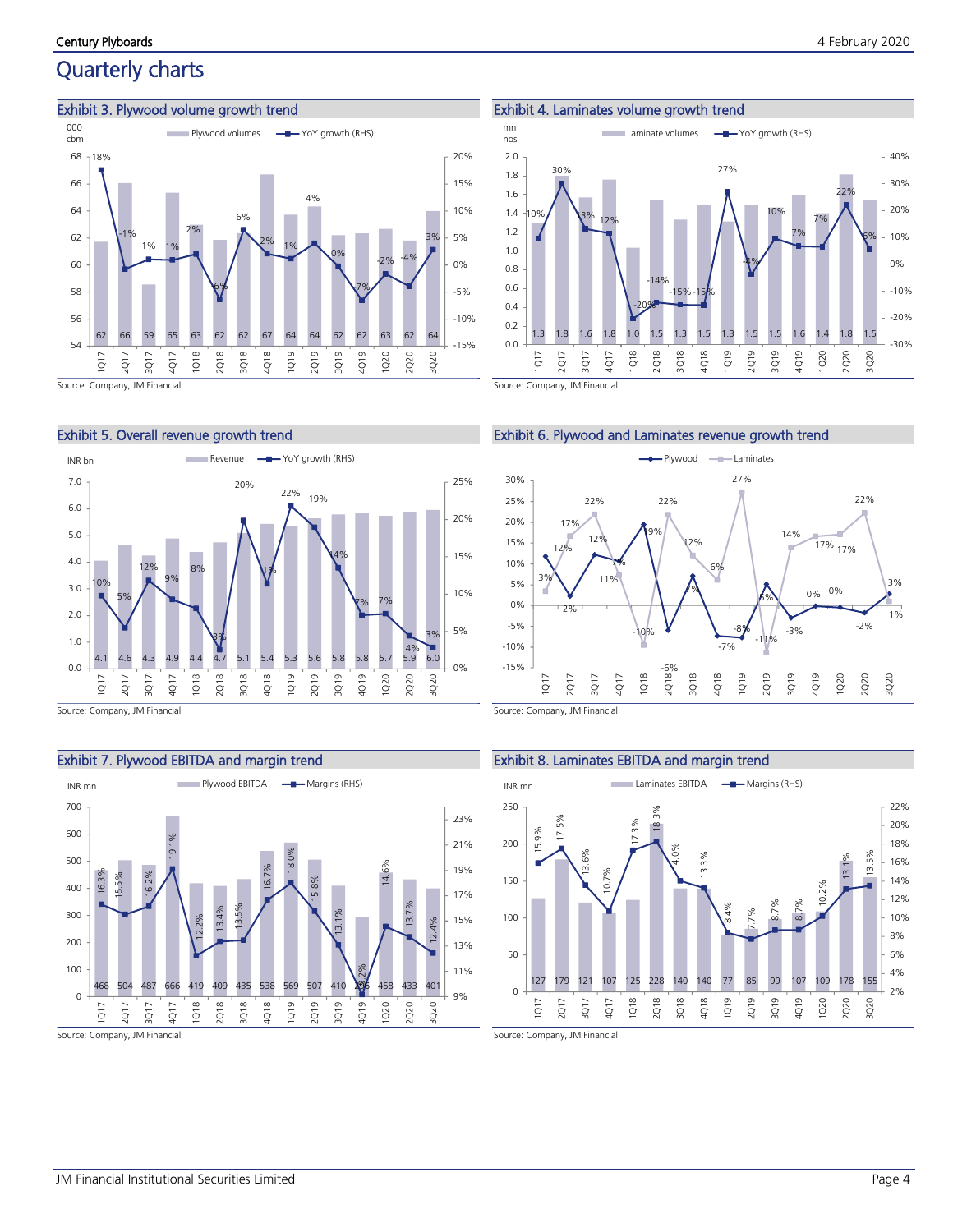### Exhibit 9. Overall EBITDA and margin trend



## Annual charts



Source: Company, JM Financial

### Exhibit 13. Overall revenue growth trend



Source: Company, JM Financial

### Exhibit 10. Profitability growth trends



Source: Company, JM Financial



Source: Company, JM Financial

### Exhibit 14. Plywood and Laminate revenue growth trend



Source: Company, JM Financial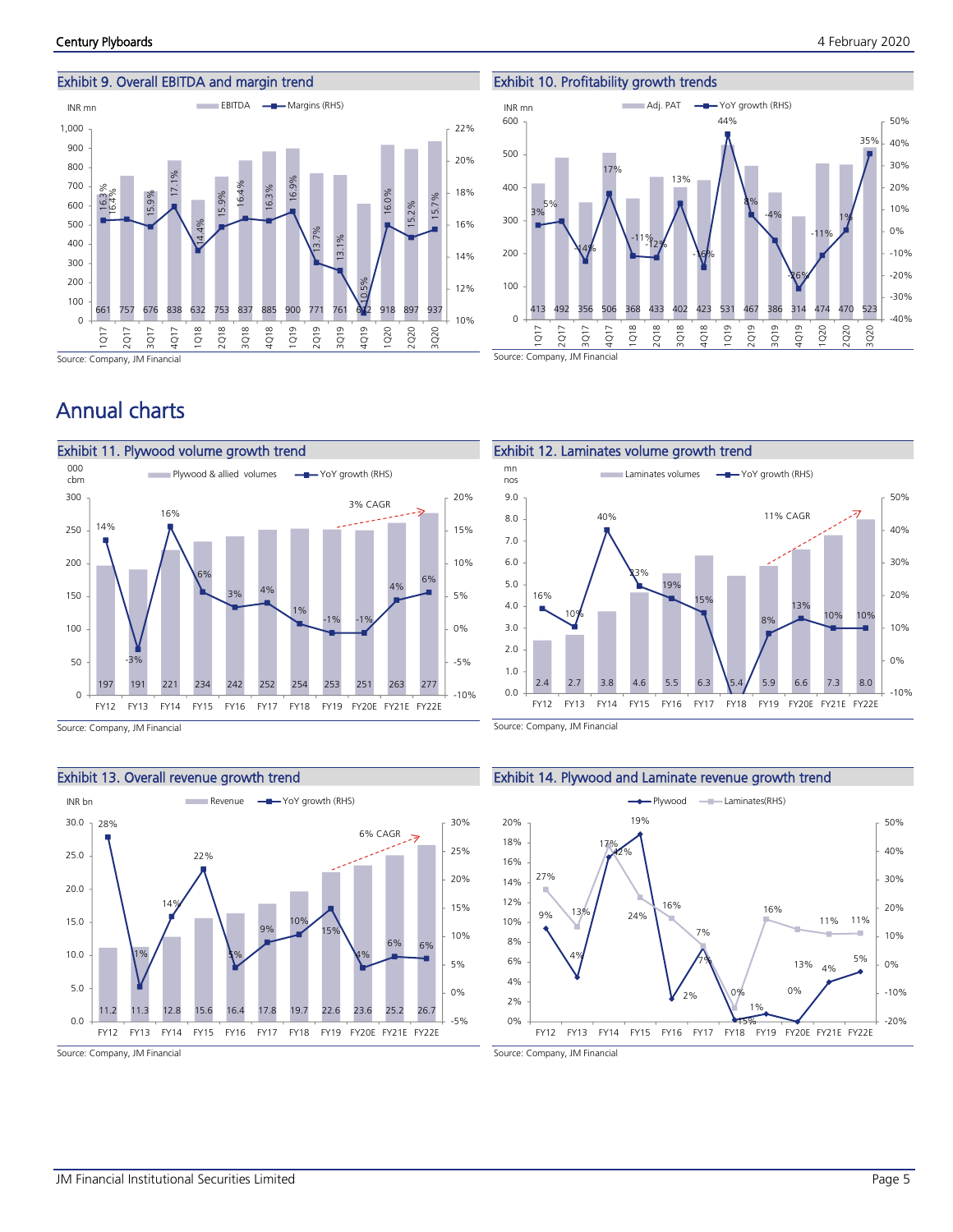

Exhibit 15. Overall EBITDA and margin trend



Source: Company, JM Financial









Source: Company, JM Financial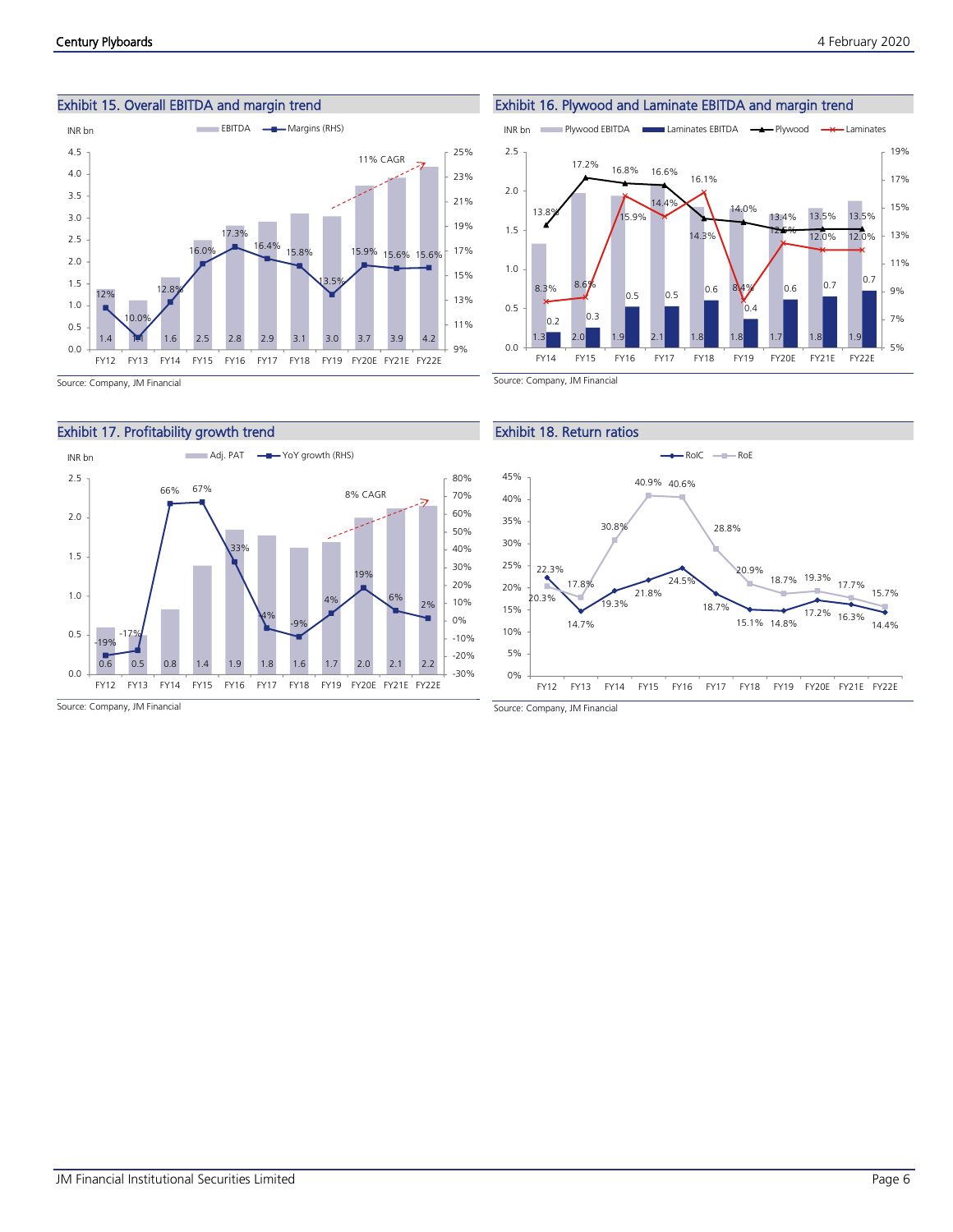### Financial Tables (Standalone)

| <b>Income Statement</b>     |              |              |        |              | $(INR$ mn $)$ |
|-----------------------------|--------------|--------------|--------|--------------|---------------|
| Y/E March                   | <b>FY18A</b> | <b>FY19A</b> | FY20E  | <b>FY21E</b> | FY22E         |
| Net Sales                   | 19,672       | 22,608       | 23,623 | 25,151       | 26,696        |
| Sales Growth                | 10.4%        | 14.9%        | 4.5%   | 6.5%         | 6.1%          |
| Other Operating Income      | 0            | 0            | 0      | 0            | 0             |
| <b>Total Revenue</b>        | 19,672       | 22,608       | 23,623 | 25,151       | 26,696        |
| Cost of Goods Sold/Op. Exp  | 10,230       | 11,816       | 11,929 | 12,827       | 13,615        |
| Personnel Cost              | 2,839        | 3,277        | 3,474  | 3,751        | 4,052         |
| Other Expenses              | 3,496        | 4,471        | 4,475  | 4,651        | 4,853         |
| <b>EBITDA</b>               | 3,107        | 3.044        | 3.745  | 3,922        | 4.176         |
| <b>EBITDA Margin</b>        | 15.8%        | 13.5%        | 15.9%  | 15.6%        | 15.6%         |
| <b>EBITDA Growth</b>        | 6.4%         | $-2.0%$      | 23.0%  | 4.7%         | 6.5%          |
| Depn. & Amort.              | 810          | 500          | 690    | 731          | 900           |
| EBIT                        | 2,297        | 2,544        | 3,055  | 3,190        | 3,276         |
| Other Income                | 39           | 61           | 50     | 55           | 65            |
| Finance Cost                | 280          | 354          | 350    | 300          | 350           |
| PBT before Excep. & Forex   | 2,056        | 2,251        | 2.755  | 2,945        | 2,991         |
| Excep. & Forex Inc./Loss(-) | $\Omega$     | 0            | 0      | $\Omega$     | $\Omega$      |
| PBT                         | 2,056        | 2,251        | 2,755  | 2,945        | 2,991         |
| Taxes                       | 424          | 531          | 661    | 825          | 837           |
| Extraordinary Inc./Loss(-)  | -66          | $-133$       | $-376$ | 0            | $\Omega$      |
| Assoc. Profit/Min. Int.(-)  | $\Omega$     | 0            | 0      | 0            | $\Omega$      |
| Reported Net Profit         | 1,566        | 1,588        | 1,718  | 2,120        | 2,153         |
| <b>Adjusted Net Profit</b>  | 1,619        | 1,689        | 2,004  | 2,120        | 2,153         |
| Net Margin                  | 8.2%         | 7.5%         | 8.5%   | 8.4%         | 8.1%          |
| Diluted Share Cap. (mn)     | 222.2        | 222.5        | 222.5  | 222.5        | 222.5         |
| Diluted EPS (INR)           | 7.3          | 7.6          | 9.0    | 9.5          | 9.7           |
| Diluted EPS Growth          | $-8.9%$      | 4.2%         | 18.6%  | 5.8%         | 1.6%          |
| Total Dividend + Tax        | 267          | 268          | 321    | 375          | 429           |
| Dividend Per Share (INR)    | 1.0          | 1.0          | 1.2    | 1.4          | 1.6           |

| <b>Balance Sheet</b>        |              |              |          |              | $(INR$ mn $)$ |
|-----------------------------|--------------|--------------|----------|--------------|---------------|
| Y/E March                   | <b>FY18A</b> | <b>FY19A</b> | FY20E    | <b>FY21E</b> | FY22E         |
| Shareholders' Fund          | 8,379        | 9,691        | 11,087   | 12,833       | 14,558        |
| Share Capital               | 223          | 223          | 223      | 223          | 223           |
| Reserves & Surplus          | 8,157        | 9,469        | 10,865   | 12,610       | 14,335        |
| Preference Share Capital    | 0            | 0            | $\Omega$ | $\Omega$     | 0             |
| Minority Interest           | $\Omega$     | 0            | $\Omega$ | $\Omega$     | $\Omega$      |
| <b>Total Loans</b>          | 5,383        | 5,137        | 3,637    | 3,637        | 4,737         |
| Def. Tax Liab. / Assets (-) | $-690$       | $-615$       | $-505$   | $-328$       | $-149$        |
| Total - Equity & Liab.      | 13,072       | 14,213       | 14,220   | 16.142       | 19,146        |
| Net Fixed Assets            | 6,618        | 7,474        | 7.484    | 8,953        | 11,753        |
| <b>Gross Fixed Assets</b>   | 7,184        | 9,474        | 10,163   | 12,363       | 16,063        |
| Intangible Assets           | $\Omega$     | 0            | $\Omega$ | $\Omega$     | $\Omega$      |
| Less: Depn. & Amort.        | 1,767        | 2,188        | 2,878    | 3,610        | 4,510         |
| Capital WIP                 | 1,201        | 188          | 200      | 200          | 200           |
| Investments                 | 960          | 978          | 978      | 978          | 978           |
| <b>Current Assets</b>       | 8,324        | 8,598        | 8,930    | 9,593        | 10,004        |
| Inventories                 | 3,382        | 4,010        | 4,013    | 4,272        | 4,535         |
| <b>Sundry Debtors</b>       | 3,145        | 2,936        | 3,107    | 3,307        | 3,511         |
| Cash & Bank Balances        | 165          | 226          | 384      | 587          | 533           |
| Loans & Advances            | 1,633        | 1,426        | 1,426    | 1,426        | 1,426         |
| Other Current Assets        | 0            | 0            | 0        | 0            | $\Omega$      |
| Current Liab. & Prov.       | 2,831        | 2,837        | 3,173    | 3,382        | 3,589         |
| <b>Current Liabilities</b>  | 1,764        | 1,625        | 1,942    | 2,067        | 2,194         |
| Provisions & Others         | 1,066        | 1,212        | 1,231    | 1,315        | 1,395         |
| Net Current Assets          | 5,494        | 5,761        | 5,757    | 6,211        | 6,415         |
| <b>Total - Assets</b>       | 13,072       | 14,213       | 14,220   | 16.142       | 19,146        |

Source: Company, JM Financial

Source: Company, JM Financial

| <b>Cash Flow Statement</b>   |              |              |          |              | (INR mn) |
|------------------------------|--------------|--------------|----------|--------------|----------|
| Y/E March                    | <b>FY18A</b> | <b>FY19A</b> | FY20E    | <b>FY21E</b> | FY22E    |
| Profit before Tax            | 1,990        | 2,251        | 2,755    | 2,945        | 2,991    |
| Depn. & Amort.               | 810          | 422          | 690      | 731          | 900      |
| Net Interest Exp. / Inc. (-) | 288          | 293          | 300      | 245          | 285      |
| Inc (-) / Dec in WCap.       | 164          | $-206$       | 162      | $-251$       | $-259$   |
| Others                       | 126          | $-58$        | $-266$   | 177          | 179      |
| <b>Taxes Paid</b>            | $-544$       | $-531$       | $-661$   | $-825$       | $-837$   |
| Operating Cash Flow          | 2,834        | 2,171        | 2.980    | 3.022        | 3,259    |
| Capex                        | $-1,921$     | $-1,278$     | $-700$   | $-2,200$     | $-3,700$ |
| Free Cash Flow               | 913          | 893          | 2,280    | 822          | $-441$   |
| Inc (-) / Dec in Investments | 17           | $-17$        | $\Omega$ | $\Omega$     | $\Omega$ |
| Others                       | $-70$        | 61           | 50       | 55           | 65       |
| Investing Cash Flow          | $-1,974$     | $-1,235$     | -650     | $-2.145$     | -3,635   |
| Inc / Dec (-) in Capital     | $\mathbf 0$  | -8           | $\Omega$ | $\Omega$     | $\Omega$ |
| Dividend + Tax thereon       | $-267$       | $-268$       | $-321$   | $-375$       | $-429$   |
| Inc / Dec (-) in Loans       | $-641$       | $-245$       | $-1,500$ | 0            | 1,100    |
| Others                       | $-326$       | $-354$       | $-350$   | $-300$       | $-350$   |
| <b>Financing Cash Flow</b>   | $-1,233$     | -875         | $-2.171$ | $-675$       | 321      |
| Inc / Dec (-) in Cash        | -373         | 61           | 158      | 202          | $-54$    |
| Opening Cash Balance         | 538          | 165          | 226      | 384          | 587      |
| Closing Cash Balance         | 165          | 226          | 384      | 587          | 533      |

Dupont Analysis Y/E March FY18A FY19A FY20E FY21E FY22E Net Margin 8.2% 7.5% 8.5% 8.4% 8.1% Asset Turnover (x) 1.5 1.7 1.7 1.7 1.5 Leverage Factor (x) 1.6 1.5 1.4 1.3 1.3 RoE 20.9% 18.7% 19.3% 17.7% 15.7%

| <b>Key Ratios</b>   |              |              |              |              |              |
|---------------------|--------------|--------------|--------------|--------------|--------------|
| Y/E March           | <b>FY18A</b> | <b>FY19A</b> | <b>FY20E</b> | <b>FY21E</b> | <b>FY22E</b> |
| BV/Share (INR)      | 37.7         | 43.6         | 49.8         | 57.7         | 65.4         |
| <b>ROIC</b>         | 15.1%        | 14.8%        | 17.2%        | 16.3%        | 14.4%        |
| <b>ROE</b>          | 20.9%        | 18.7%        | 19.3%        | 17.7%        | 15.7%        |
| Net Debt/Equity (x) | 0.6          | 0.5          | 0.3          | 0.2          | 0.3          |
| P/E(x)              | 23.2         | 22.3         | 18.8         | 17.7         | 17.5         |
| P/B(x)              | 4.5          | 3.9          | 3.4          | 2.9          | 2.6          |
| EV/EBITDA (x)       | 13.8         | 14.0         | 10.9         | 10.4         | 10.0         |
| EV/Sales (x)        | 2.2          | 1.9          | 1.7          | 1.6          | 1.6          |
| Debtor days         | 58           | 47           | 48           | 48           | 48           |
| Inventory days      | 63           | 65           | 62           | 62           | 62           |
| Creditor days       | 39           | 30           | 36           | 36           | 36           |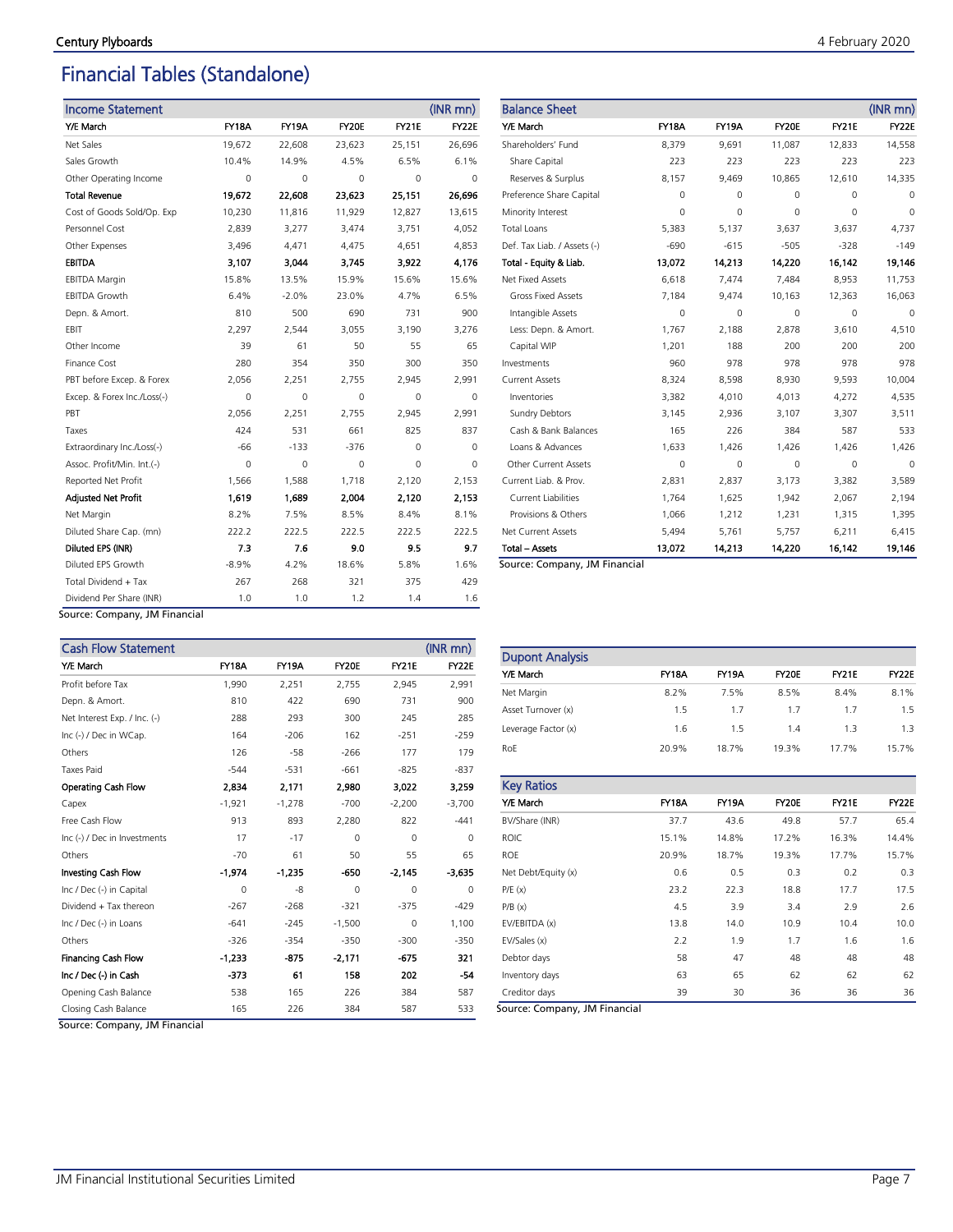Century Plyboards 4 February 2020

|           | History of Earnings Estimate and Target Price |                     |         |
|-----------|-----------------------------------------------|---------------------|---------|
| Date      | Recommendation                                | <b>Target Price</b> | % Cha.  |
| 7-Aug-17  | Hold                                          | 280                 |         |
| 18-May-18 | Hold                                          | 300                 | 7.1     |
| 25-Jul-18 | Hold                                          | 260                 | $-13.3$ |
| 5-Feb-19  | Hold                                          | 200                 | $-23.1$ |
| 28-May-19 | Hold                                          | 190                 | $-5.0$  |
| 23-Sep-19 | Hold                                          | 190                 | 0.0     |

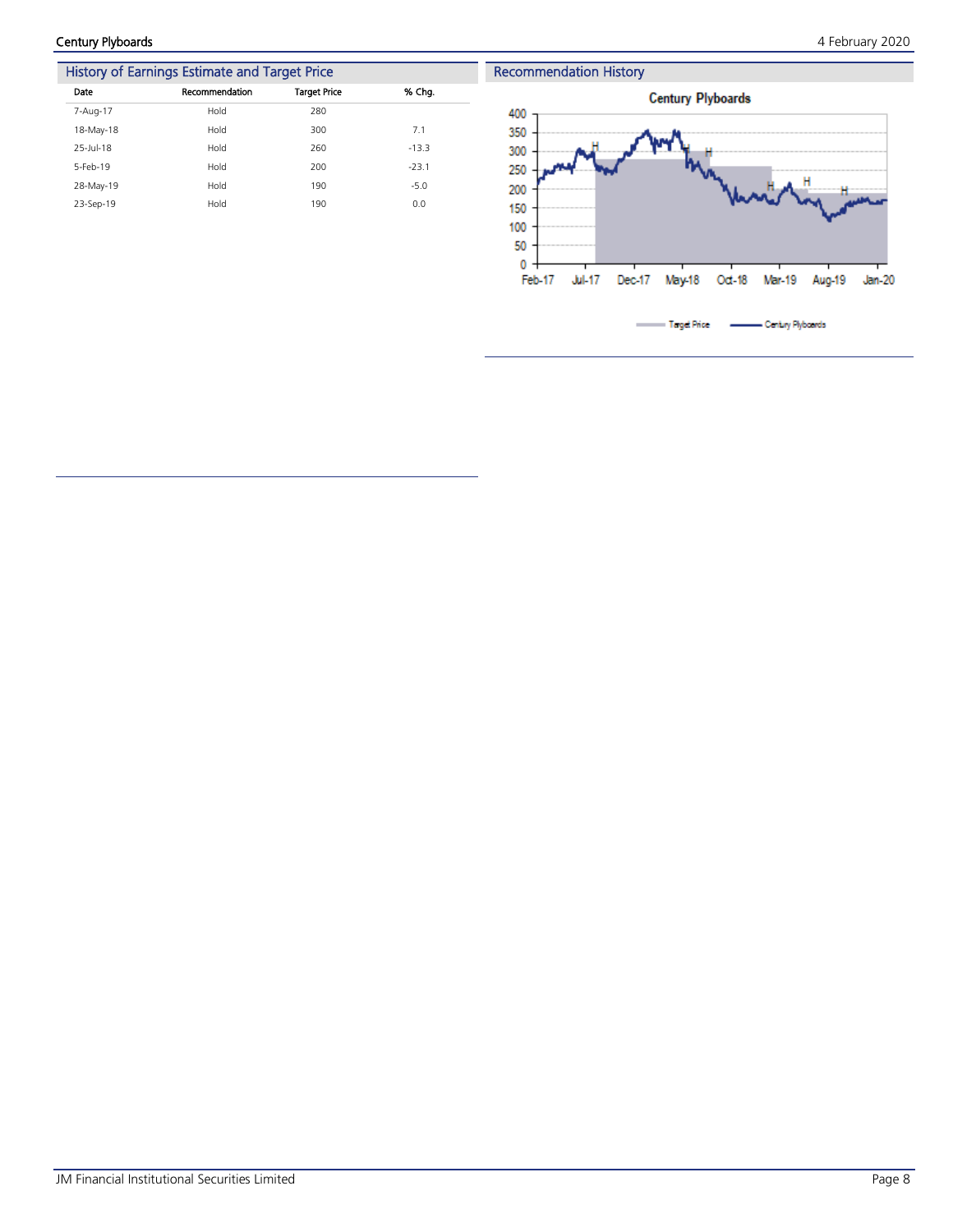### **APPENDIX I**

### JM Financial Institutional Securities Limited

(formerly known as JM Financial Securities Limited)

### Corporate Identity Number: U67100MH2017PLC296081

Member of BSE Ltd., National Stock Exchange of India Ltd. and Metropolitan Stock Exchange of India Ltd. SEBI Registration Nos.: Stock Broker - INZ000163434, Research Analyst – INH000000610 Registered Office: 7th Floor, Cnergy, Appasaheb Marathe Marg, Prabhadevi, Mumbai 400 025, India. Board: +9122 6630 3030 | Fax: +91 22 6630 3488 | Email: jmfinancial.research@jmfl.com | www.jmfl.com Compliance Officer: Mr. Sunny Shah | Tel: +91 22 6630 3383 | Email: sunny.shah@jmfl.com

| Definition of ratings |                                                                                                  |
|-----------------------|--------------------------------------------------------------------------------------------------|
| Rating                | Meaning                                                                                          |
| <b>Buy</b>            | Total expected returns of more than 15%. Total expected return includes dividend yields.         |
| Hold                  | Price expected to move in the range of 10% downside to 15% upside from the current market price. |
| Sell                  | Price expected to move downwards by more than 10%                                                |

### Research Analyst(s) Certification

The Research Analyst(s), with respect to each issuer and its securities covered by them in this research report, certify that:

All of the views expressed in this research report accurately reflect his or her or their personal views about all of the issuers and their securities; and

No part of his or her or their compensation was, is, or will be directly or indirectly related to the specific recommendations or views expressed in this research report.

### Important Disclosures

This research report has been prepared by JM Financial Institutional Securities Limited (JM Financial Institutional Securities) to provide information about the company(ies) and sector(s), if any, covered in the report and may be distributed by it and/or its associates solely for the purpose of information of the select recipient of this report. This report and/or any part thereof, may not be duplicated in any form and/or reproduced or redistributed without the prior written consent of JM Financial Institutional Securities. This report has been prepared independent of the companies covered herein.

JM Financial Institutional Securities is registered with the Securities and Exchange Board of India (SEBI) as a Research Analyst and a Stock Broker having trading memberships of the BSE Ltd. (BSE), National Stock Exchange of India Ltd. (NSE) and Metropolitan Stock Exchange of India Ltd. (MSEI). No material disciplinary action has been taken by SEBI against JM Financial Institutional Securities in the past two financial years which may impact the investment decision making of the investor.

JM Financial Institutional Securities renders stock broking services primarily to institutional investors and provides the research services to its institutional clients/investors. JM Financial Institutional Securities and its associates are part of a multi-service, integrated investment banking, investment management, brokerage and financing group. JM Financial Institutional Securities and/or its associates might have provided or may provide services in respect of managing offerings of securities, corporate finance, investment banking, mergers & acquisitions, broking, financing or any other advisory services to the company(ies) covered herein. JM Financial Institutional Securities and/or its associates might have received during the past twelve months or may receive compensation from the company(ies) mentioned in this report for rendering any of the above services.

JM Financial Institutional Securities and/or its associates, their directors and employees may; (a) from time to time, have a long or short position in, and buy or sell the securities of the company(ies) mentioned herein or (b) be engaged in any other transaction involving such securities and earn brokerage or other compensation or act as a market maker in the financial instruments of the company(ies) covered under this report or (c) act as an advisor or lender/borrower to, or may have any financial interest in, such company(ies) or (d) considering the nature of business/activities that JM Financial Institutional Securities is engaged in, it may have potential conflict of interest at the time of publication of this report on the subject company(ies).

Neither JM Financial Institutional Securities nor its associates or the Research Analyst(s) named in this report or his/her relatives individually own one per cent or more securities of the company(ies) covered under this report, at the relevant date as specified in the SEBI (Research Analysts) Regulations, 2014.

The Research Analyst(s) principally responsible for the preparation of this research report and members of their household are prohibited from buying or selling debt or equity securities, including but not limited to any option, right, warrant, future, long or short position issued by company(ies) covered under this report. The Research Analyst(s) principally responsible for the preparation of this research report or their relatives (as defined under SEBI (Research Analysts) Regulations, 2014); (a) do not have any financial interest in the company(ies) covered under this report or (b) did not receive any compensation from the company(ies) covered under this report, or from any third party, in connection with this report or (c) do not have any other material conflict of interest at the time of publication of this report. Research Analyst(s) are not serving as an officer, director or employee of the company(ies) covered under this report.

While reasonable care has been taken in the preparation of this report, it does not purport to be a complete description of the securities, markets or developments referred to herein, and JM Financial Institutional Securities does not warrant its accuracy or completeness. JM Financial Institutional Securities may not be in any way responsible for any loss or damage that may arise to any person from any inadvertent error in the information contained in this report. This report is provided for information only and is not an investment advice and must not alone be taken as the basis for an investment decision.